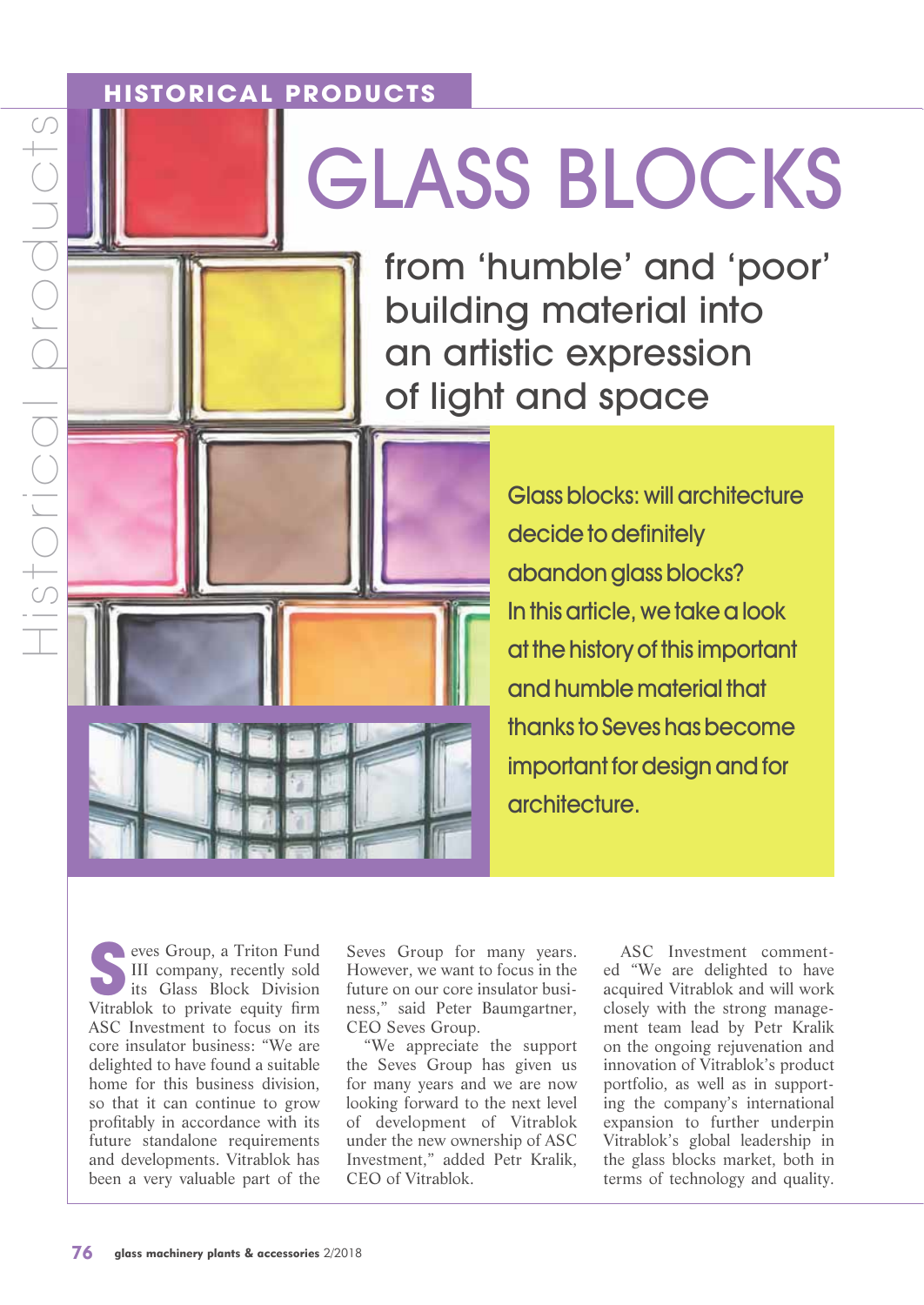**… from humble and poor building material to articstic expression of light and space …**

Vitrablok will be the only independent player in the market, 100 per cent focused on the glass block product."

### **GLASSBLOCK AS A DIVISION**

The Seves Group is the world's leading manufacturer of glass and composite insulators for power transmission and distribution systems, while its glassblock division owned 36 per cent of the world's glass block production and distribution market. The division grouped together the collective traditions and in-depth expertise of the most prestigious brands in the international glass block segment: Vetroarredo, Vitrablok,

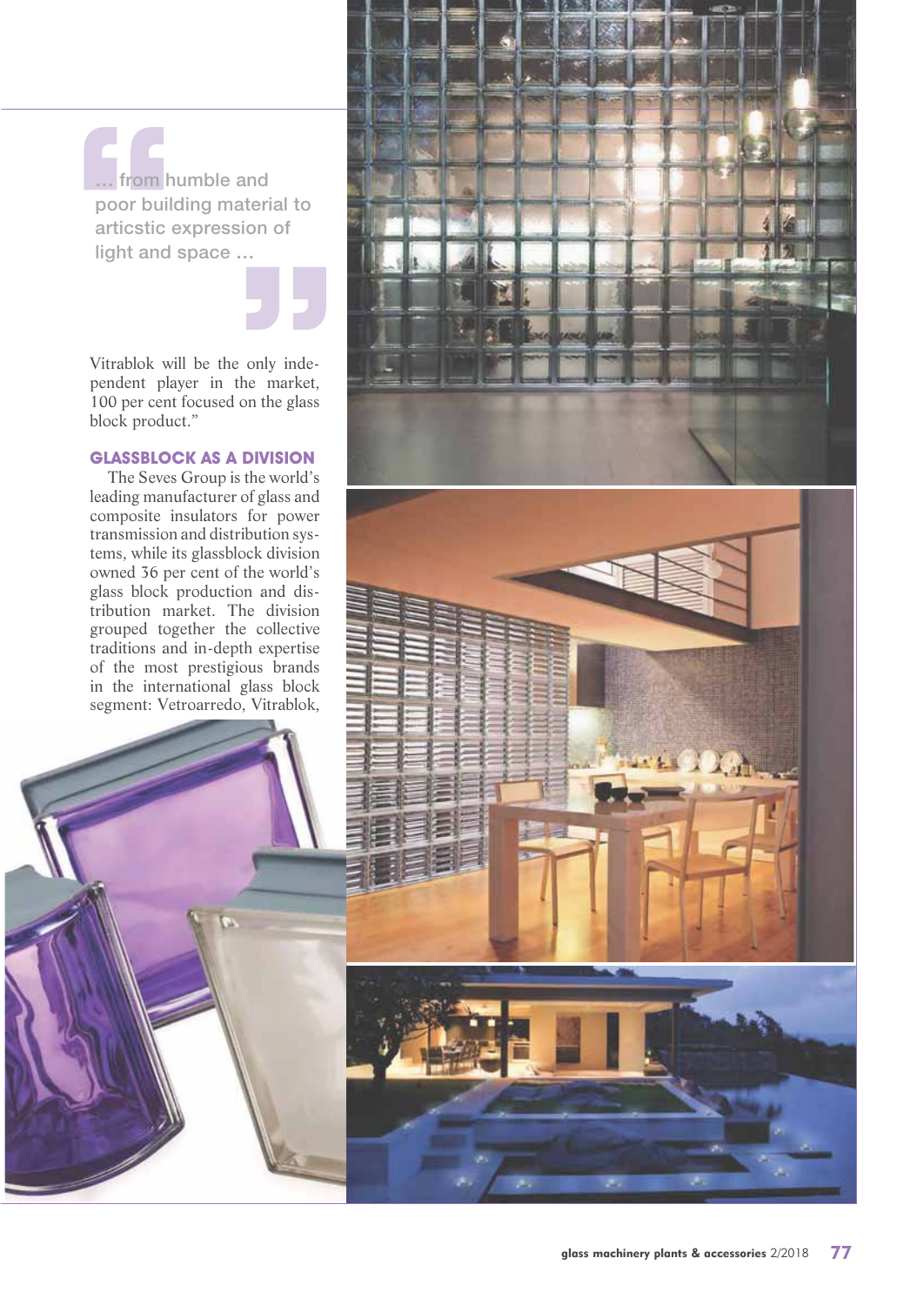## **HISTORICAL PRODUCTS**





Vidromatone, and Sindoco, have been united together under Seves glassblock.

### **MAXIMIZING THE POTENTIAL OF GLASS BLOCKS**

Thanks to Seves, the humble glass block has become an important design material for architecture. From the start, Seves glassblock aimed to change traditional production rules and ideas regarding glass blocks, which were previously considered 'poor' building materials used only in cases of lack of light. Seves introduced to the humble glass block highly advanced experience and technology thus enhancing its pureness, brilliance, transparency, and resistance, the single most beneficial components of the product. It then went one step further by adding an exclusive characteristic, once reserved only for the most sophisticated glasses: colour. An improved process of production rationalization modified and enlarged the entire product line with models and complementary modules to make customized solutions. Finally, the incorporation of new research and development activities made way for new wall installation methods, new special mortars for laying and finishing, and the progressive reduction of the 'gap' between glass blocks to just 2 millimetres.

#### **COMPANY HISTORY**

The origins of Sediver date back to 1898. The first glass insulators were manufactured in

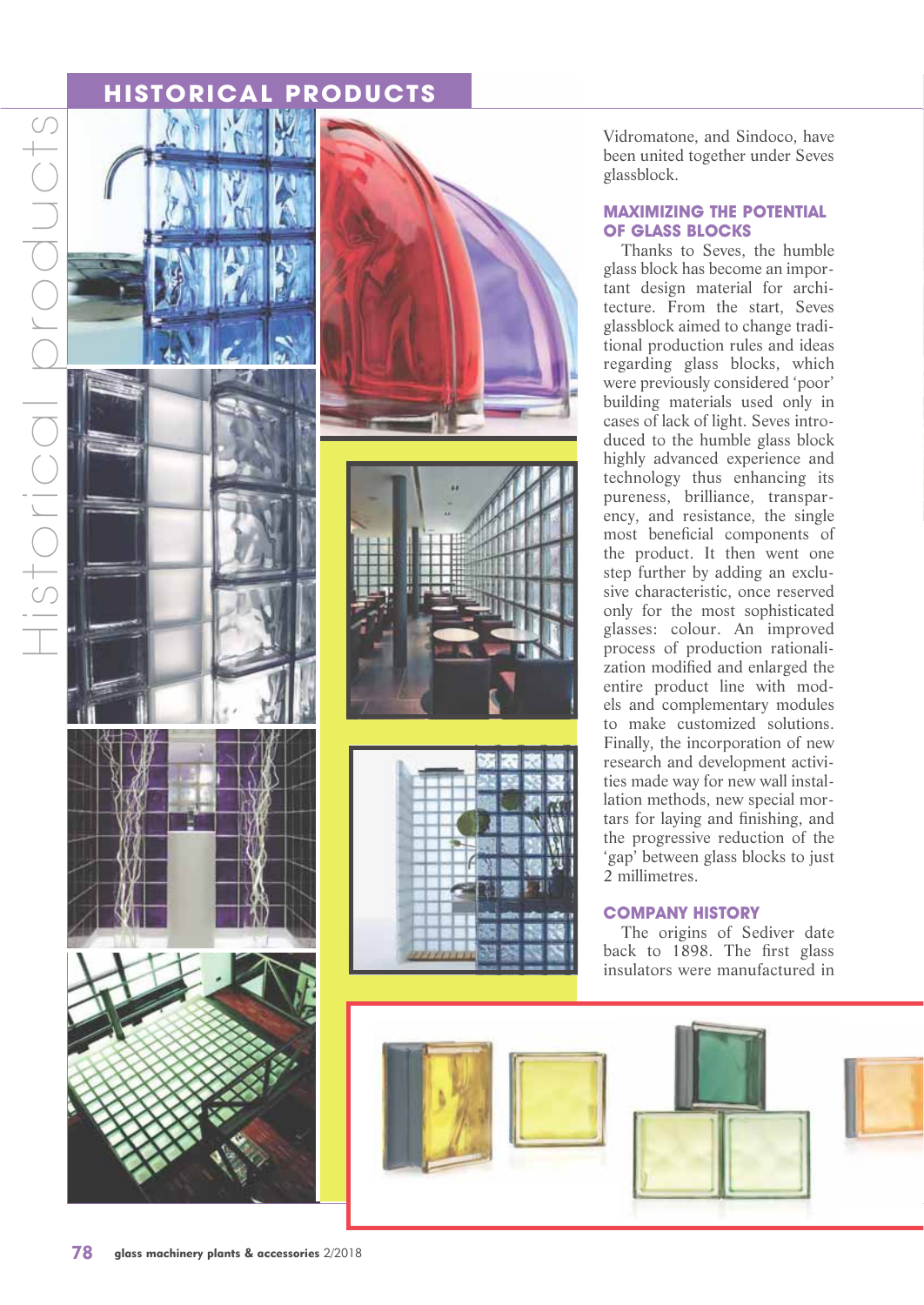

1929 by a specially incorporated company, Electro Verre.

In 1947, the application of the thermal toughening process to glass insulators resulted in a product offering exceptional performance, enabling the company to achieve international success.

Automated production lines were introduced ten years later, in 1957. This was followed in 1959 by the merger of Electro Verre and Charbonneux, which led to the creation of Sediver.

Having established itself in the French insulator market, the 1960s saw the company embark on its first international joint ventures. New products were launched during the 1970s, including a full range of composite insulators for power

transmission lines and railway systems. Its Brazilian subsidiary, Electrovidro, was set up during this period.

The establishment of two joint ventures in China took place in 1993: Sediver Zigong, specialising in the assembly of glass insulators, and the Safam Zigong foundry, manufacturing malleable cast iron components. In October 2002, Sediver was taken over by Vetroarredo, a company with a young-sounding name, but with an equally long and prestigious history. Vetroarredo's origins date back to 1928 when, on the initiative of Prince Pietro Ginori Conti, the Istituto Sperimentale per lo Studio e l'Applicazione dei Prodotti del Boro e del Silicio was established in Florence. This

institute played a leading role in developing one of the most demanding production processes in terms of quality: optical glass.

In 1940, the Institute became part of Italy's most important state-owned industrial group, IRI, which was involved in the manufacturing of optical products for the military on behalf of the Navy, and took on the name S.a.i.v.o., specializing in glass tiles (mosaics), ceramic enamel and tableware.

In 1990, Fidenza Vetraria, a long-established Italian producer of glass insulators, lighting glass and tableware, took the company private. From the 1920s on, Fidenza Vetraria had also begun producing a form of glass brick, better known as 'glass blocks' or